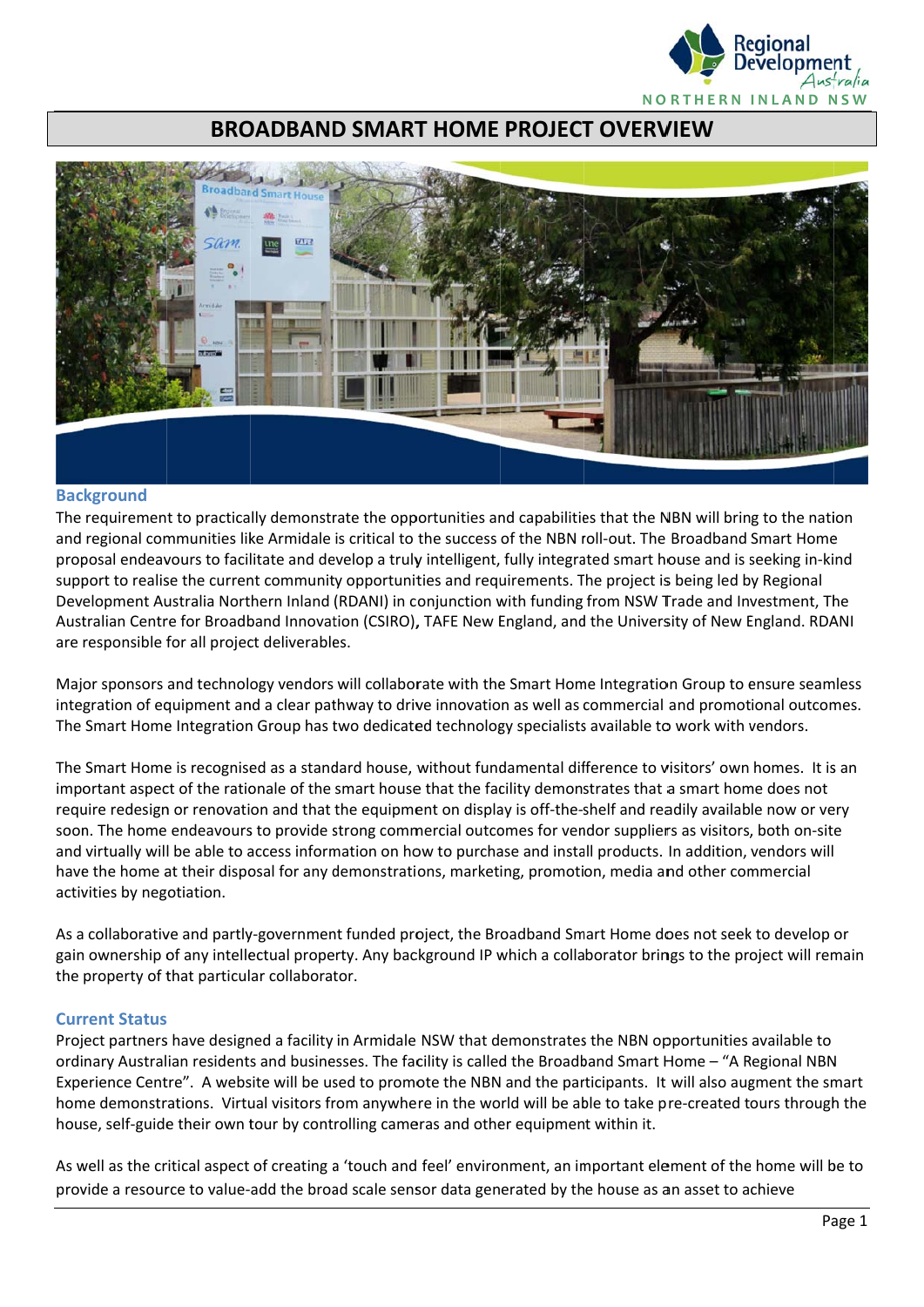

commercial and social outcomes. This will be achieved by adding contextually sensitive ontological frameworks which allow simple query heuristics over multiple silo clusters to provide timely and relevant operational decisions to government, commercial entities, service providers and individual data owners. Ultimately this will enable the smart home team to build relevant solutions for the private sector, governments and communities.

- Demonstrate the impact the NBN can make to a typical Australian middle-sized home;
- Drive innovation that can potentially have global benefit
- Provide visitors to the house or website the information required to purchase and install the displayed products with minimal effort.
- Provide a demonstration and promotional vehicle for suppliers of products and services encouraged by the NBN;
- Attract local, tourist and virtual visitors as well as national media exposure;
- Provide access to a database of potential customers for the participants in the project;
- Explore the potential of future technology and data collaboration in a broadband setting;
- Create a replicable model broadband smart home that can be recreated in different locations; and

The different rooms of the house and sections of the yard are themed to provide a much broader experience than would be expected in any single home. However, each demonstration is relevant to home situations. Areas targeted are: e‐Health, e‐education, remote working, environmental sustainability, security, home automation, media, smart metering (power & water) and aged care and disability assisted living.

## **Achievements to date:**

- The home was the first dwelling on mainland Australia to be connected to NBN fibre and was utilised by NBN Co for trials prior to the May 2011 launch of NBN in Armidale. As part of the NBN launch a live feed from the home was used to demonstrate the benefits of the University of New England Smart Farm initiative.
- NBN Co are also using the Smart Home to trial their fixed‐wireless service.
- Local and national media exposure
- Seed funding obtained to complete base building renovations and in excess of 15 vendors are supplying equipment and services for the home.
- TAFE students engaged as part of their curriculum to undertake construction work at the home
- Neuroscience Research Australia stroke recovery trial filmed as part of a NBN Co TV campaign.
- Installation of remote vision testing equipment
- Essential Energy installation of Smart Electricity Metering
- Taggle installation of Smart Water Meter
- The University of New England (UNE) is using the home to install and demonstrate Assisted Living technology in relation to aged care and in‐home support. The UNE is utilising the home for demonstration of projects and devices in an off-campus and in-home application. Utilisation of the Broadband Smart Home by UNE Staff and Students for research and teaching is being encouraged with 3<sup>rd</sup> year computer science students engaged to build applications for the home.
- In late 2011, the house was used as a base for the NBN Geek in Residence initiative (www.nbngeeks.net) funded by the Australia Council for the Arts.The objective is to help Australian artists and organisations to better maximise the potential that the NBN offers: to help more Australians engage with more Australian content. The project resulted in private consultations and audits, networking sessions, and scheduled workshops leading to content creation and then exchange between two (or more) communities.
- FourRSPs (Telstra, iiNet, Internode and iPrimus) have all used the home to test their product integration.
- TAFE New England Institute are installing their EduOne equipment in the home for remote education.
- UNE staff are regularly using the home to conduct videoconferencing demonstrations to link with other NBN first and second release sites as well as overseas to the University of Irvine in California.
- The Smart Home is a key component of the UNE's 'Smarter Safer Homes' project in conjunction with CSIRO (ACBI), Spranto and Autumn Lodge Aged Care Facility Armidale